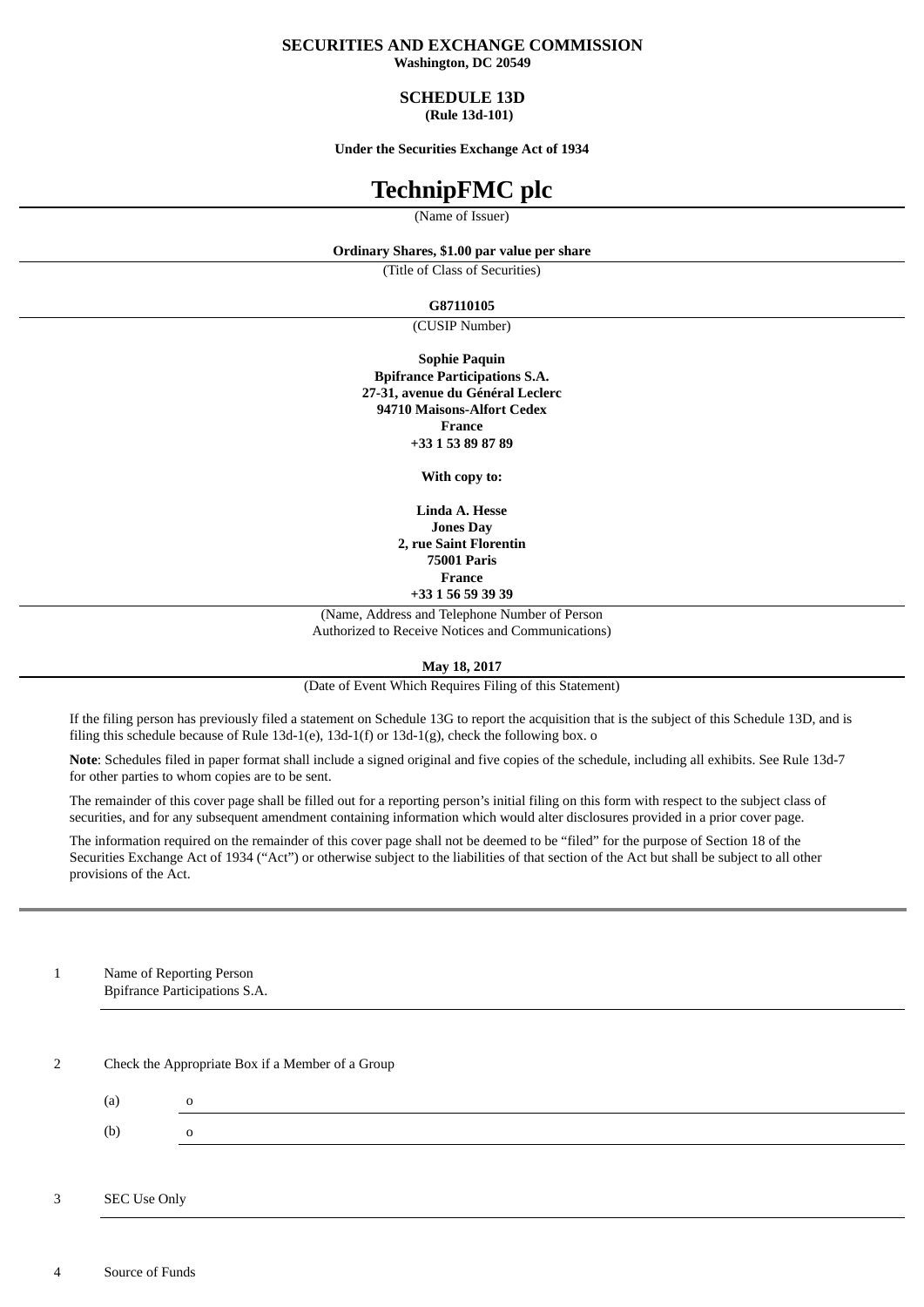5 Check Box if Disclosure of Legal Proceedings Is Required Pursuant to Items 2(d) or 2(e) o 6 Citizenship or Place of Organization France Number of Shares Beneficially Owned by Each Reporting Person With 7 Sole Voting Power  $\boldsymbol{0}$ 8 Shared Voting Power 24,688,691 9 Sole Dispositive Power 0 10 Shared Dispositive Power 24,688,691 11 Aggregate Amount Beneficially Owned by Each Reporting Person 24,688,691 12 Check Box if the Aggregate Amount in Row (11) Excludes Certain Shares o 13 Percent of Class Represented by Amount in Row (11) 5.3% 14 Type of Reporting Person OO 2 1 Name of Reporting Person Caisse des Dépôts et Consignations 2 Check the Appropriate Box if a Member of a Group (a) o (b) o 3 SEC Use Only

WC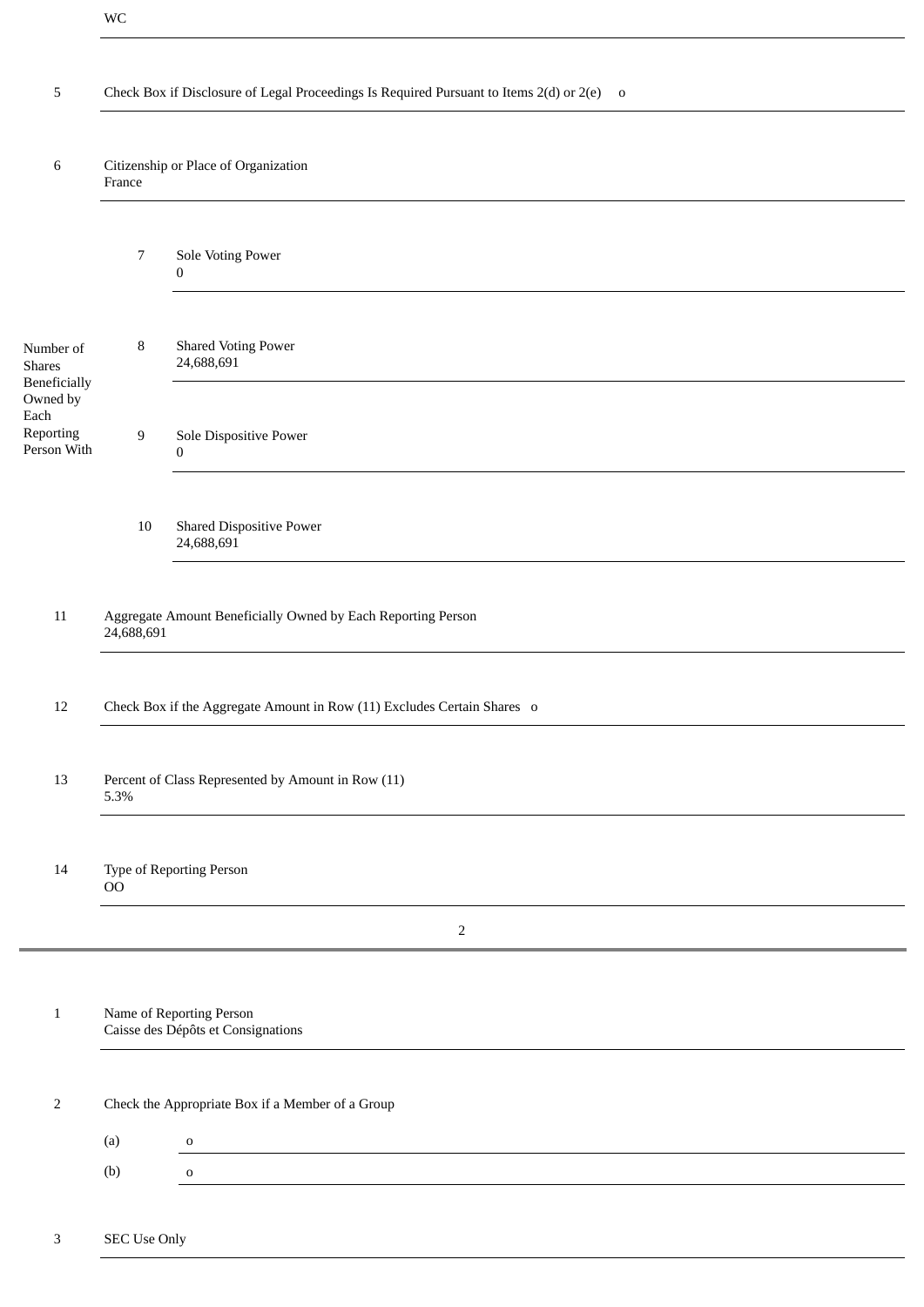| $\overline{4}$                               | Source of Funds<br><b>WC</b>                                                              |                            |  |  |  |
|----------------------------------------------|-------------------------------------------------------------------------------------------|----------------------------|--|--|--|
| 5                                            | Check Box if Disclosure of Legal Proceedings Is Required Pursuant to Items 2(d) or 2(e) o |                            |  |  |  |
| 6                                            | Citizenship or Place of Organization<br>France                                            |                            |  |  |  |
|                                              | Sole Voting Power<br>7<br>0                                                               |                            |  |  |  |
| Number of<br><b>Shares</b><br>Beneficially   | <b>Shared Voting Power</b><br>8<br>24,688,691                                             |                            |  |  |  |
| Owned by<br>Each<br>Reporting<br>Person With | Sole Dispositive Power<br>9<br>$\boldsymbol{0}$                                           |                            |  |  |  |
|                                              | <b>Shared Dispositive Power</b><br>10<br>24,688,691                                       |                            |  |  |  |
| 11                                           | Aggregate Amount Beneficially Owned by Each Reporting Person<br>24,688,691                |                            |  |  |  |
| 12                                           | Check Box if the Aggregate Amount in Row (11) Excludes Certain Shares o                   |                            |  |  |  |
| 13                                           | Percent of Class Represented by Amount in Row (11)<br>5.3%                                |                            |  |  |  |
| 14                                           | Type of Reporting Person<br>O <sub>O</sub>                                                |                            |  |  |  |
|                                              |                                                                                           | $\mathbf{3}$               |  |  |  |
| $\mathbf{1}$                                 | Name of Reporting Person<br><b>EPIC</b> Bpifrance                                         |                            |  |  |  |
| $\overline{2}$                               | Check the Appropriate Box if a Member of a Group                                          |                            |  |  |  |
|                                              | (a)<br>(b)                                                                                | $\mathbf 0$<br>$\mathbf O$ |  |  |  |
|                                              |                                                                                           |                            |  |  |  |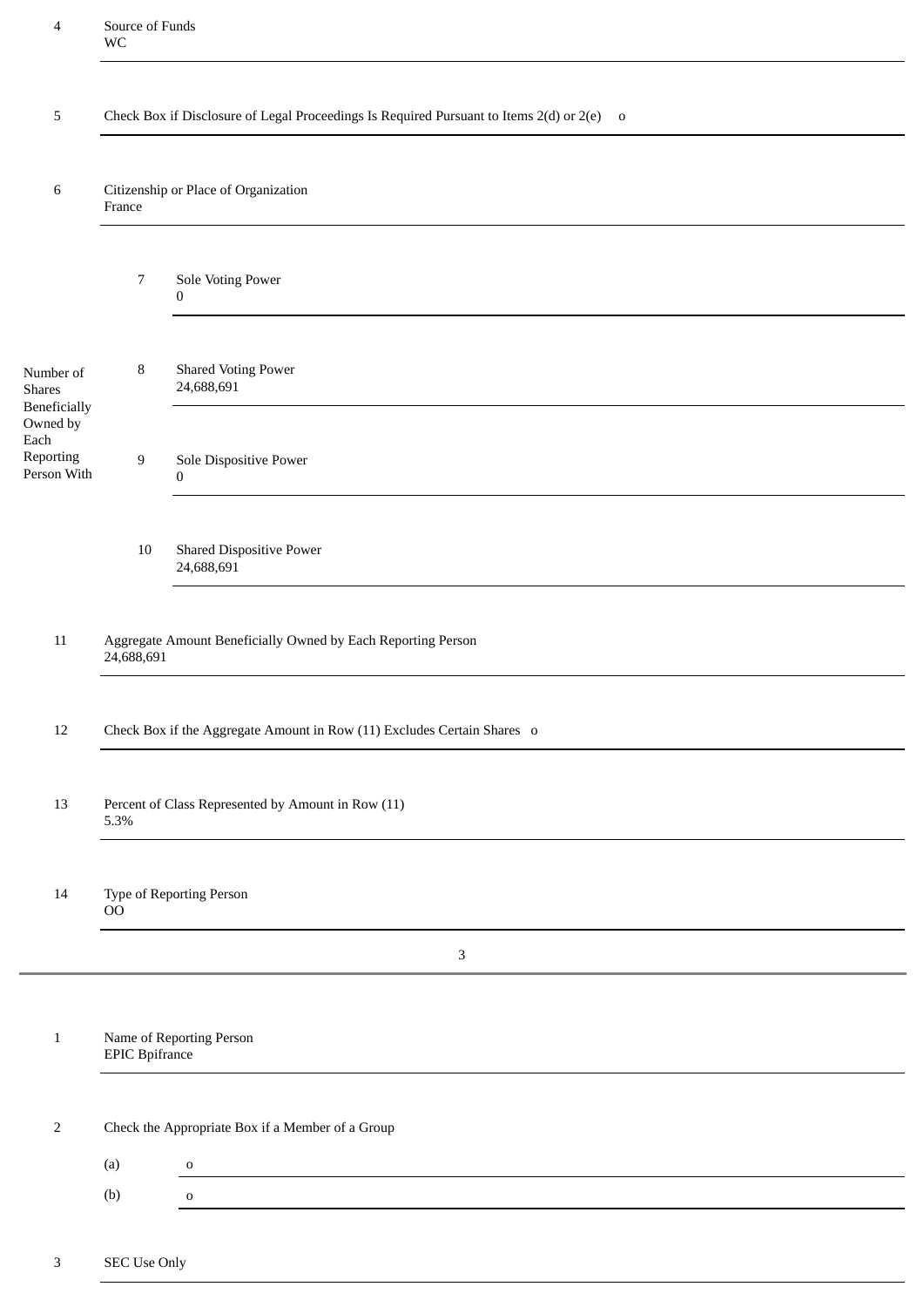5 Check Box if Disclosure of Legal Proceedings Is Required Pursuant to Items 2(d) or 2(e) o

6 Citizenship or Place of Organization France

Number of Shares Beneficially Owned by Each Reporting Person With 7 Sole Voting Power  $\boldsymbol{0}$ 8 Shared Voting Power 24,688,691 9 Sole Dispositive Power 0 10 Shared Dispositive Power 24,688,691 11 Aggregate Amount Beneficially Owned by Each Reporting Person 24,688,691 12 Check Box if the Aggregate Amount in Row (11) Excludes Certain Shares o 13 Percent of Class Represented by Amount in Row (11) 5.3%

14 Type of Reporting Person OO

1 Name of Reporting Person Bpifrance S.A.

2 Check the Appropriate Box if a Member of a Group

(a) o (b) o

4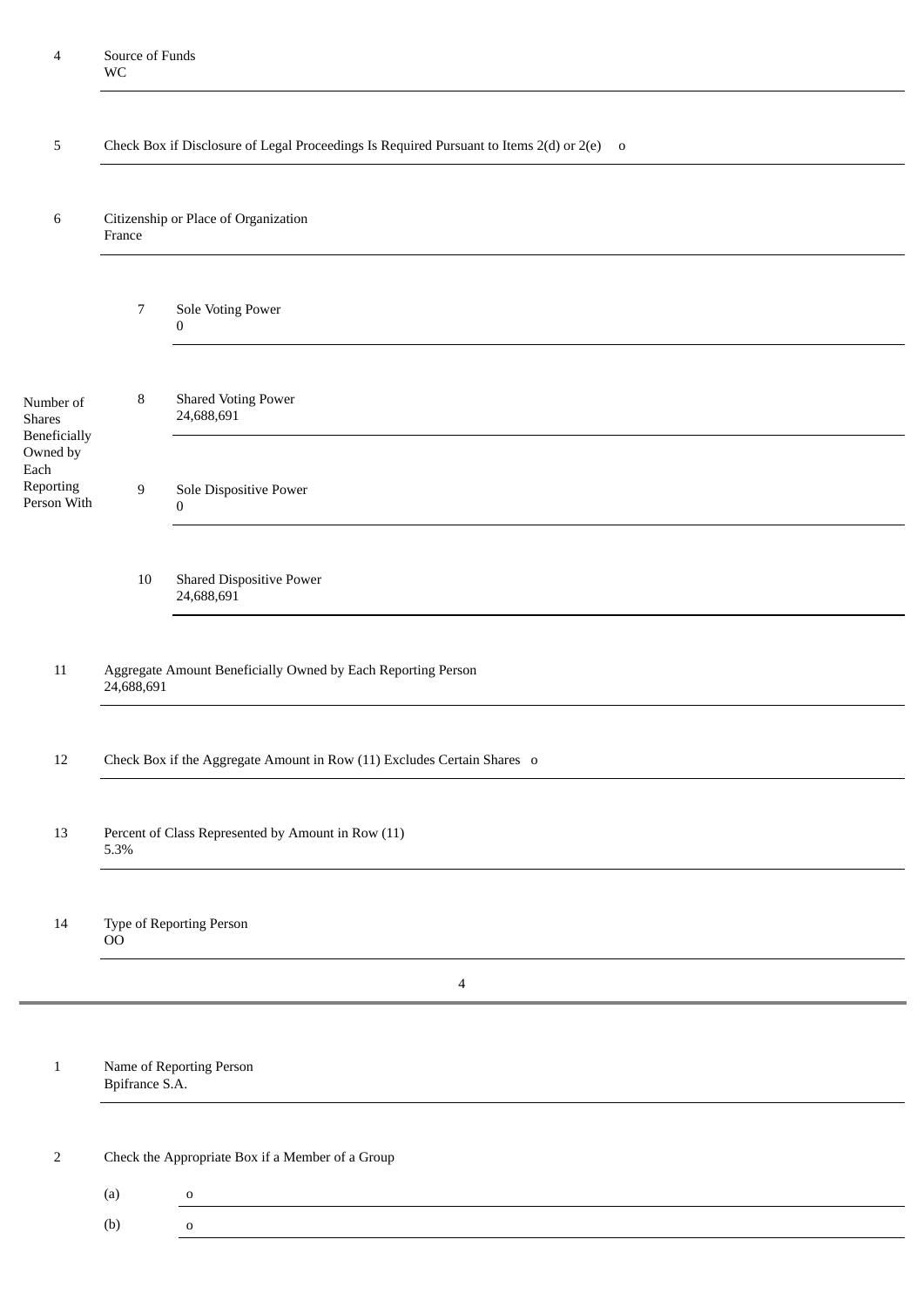| SEC Use Only                                                                                           |  |  |  |  |
|--------------------------------------------------------------------------------------------------------|--|--|--|--|
| Source of Funds<br>$\overline{4}$<br><b>WC</b>                                                         |  |  |  |  |
|                                                                                                        |  |  |  |  |
| Check Box if Disclosure of Legal Proceedings Is Required Pursuant to Items 2(d) or 2(e) o<br>5         |  |  |  |  |
| Citizenship or Place of Organization<br>6<br>France                                                    |  |  |  |  |
| $\overline{7}$<br>Sole Voting Power<br>$\boldsymbol{0}$                                                |  |  |  |  |
| <b>Shared Voting Power</b><br>8<br>Number of<br>24,688,691<br><b>Shares</b><br>Beneficially            |  |  |  |  |
| Owned by<br>Each<br>Reporting<br>$\boldsymbol{9}$<br>Sole Dispositive Power<br>Person With<br>$\bf{0}$ |  |  |  |  |
| <b>Shared Dispositive Power</b><br>10<br>24,688,691                                                    |  |  |  |  |
| Aggregate Amount Beneficially Owned by Each Reporting Person<br>24,688,691                             |  |  |  |  |
| Check Box if the Aggregate Amount in Row (11) Excludes Certain Shares o<br>12                          |  |  |  |  |
| Percent of Class Represented by Amount in Row (11)<br>13<br>$5.3\%$                                    |  |  |  |  |
| $14\,$<br>Type of Reporting Person<br>O <sub>O</sub>                                                   |  |  |  |  |
| 5                                                                                                      |  |  |  |  |

#### **Item 1. Security and Issuer.**

This Statement on Schedule 13D relates to the ordinary shares, \$1.00 par value per share ("Ordinary Shares"), of TechnipFMC plc, a public limited company incorporated under the laws of England and Wales (the "Issuer"). The Issuer's principal executive offices are located at One St. Paul's Churchyard, London EC4M 8AP, United Kingdom.

#### **Item 2. Identity and Background.**

This Statement on Schedule 13D is filed jointly by (i) Bpifrance Participations S.A., a *société anonyme* incorporated under the laws of the Republic of France ("Bpifrance Participations"), (ii) the Caisse des Dépôts et Consignations, a French special public entity (*établissement special*) ("CDC"), (iii) EPIC Bpifrance, a French public institution of industrial and commercial nature ("EPIC"), and (iv) Bpifrance S.A.. Bpifrance Participations, CDC, EPIC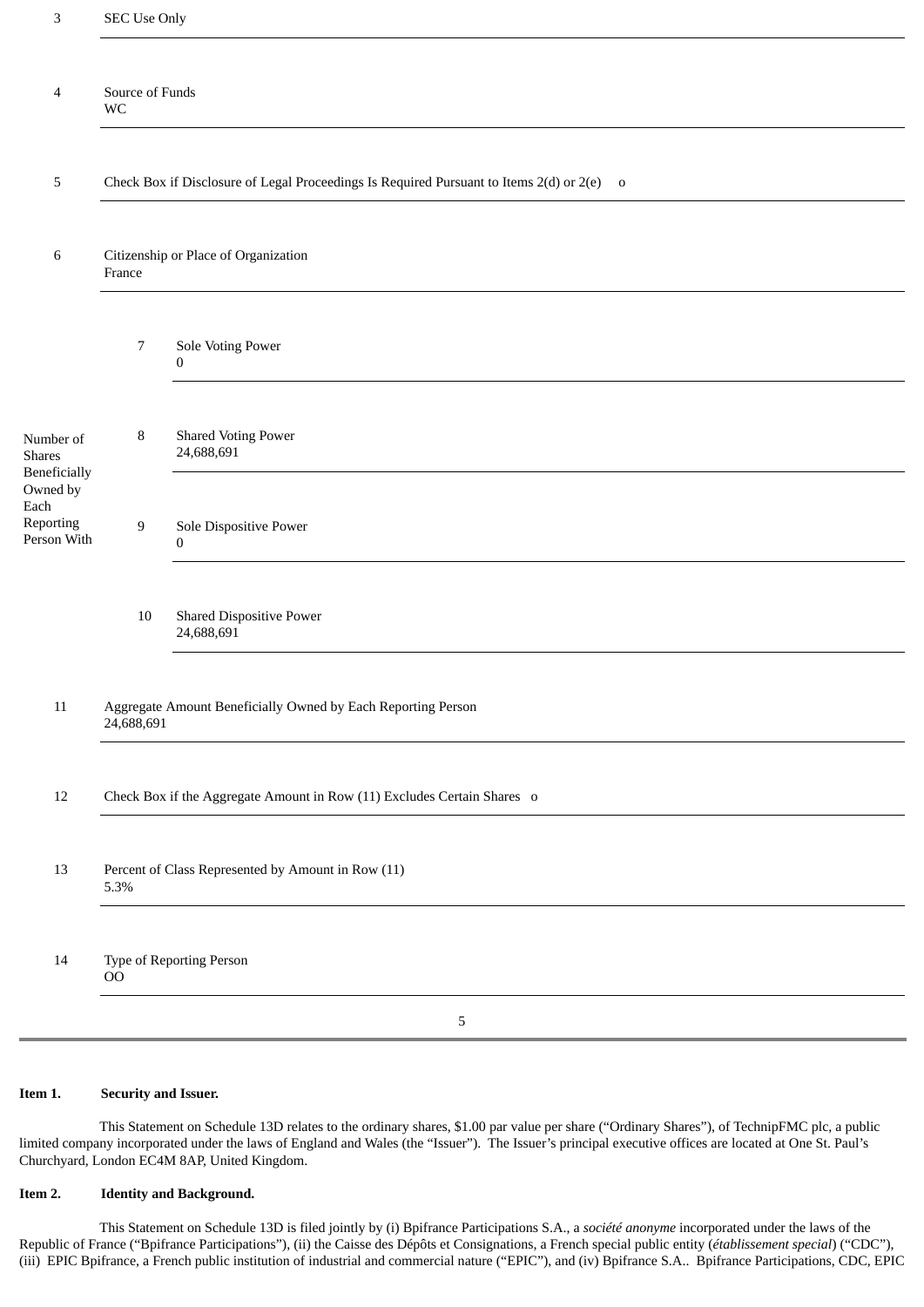and Bpifrance S.A. are referred to herein collectively as the "Reporting Persons." The principal address for CDC is 56, rue de Lille, 75007 Paris, France. The principal address for Bpifrance Participations S.A., EPIC and Bpifrance S.A. is 27-31, avenue du Général Leclerc, 94710 Maisons-Alfort Cedex, France.

Bpifrance Participations is a French public investment fund specializing in the business of equity financing via direct investments or fund of funds. Bpifrance Participations is a wholly-owned subsidiary of Bpifrance S.A., a French financial institution especially created for this purpose. CDC and EPIC each hold 50% of the share capital of Bpifrance S.A. and jointly control Bpifrance S.A. CDC is principally engaged in the business of long-term investments. EPIC is principally engaged in the business of banking finance.

As of the date hereof, Bpifrance Participations holds directly 24,688,691 Ordinary Shares. As of the date hereof, none of Bpifrance S.A., CDC or EPIC holds any Ordinary Shares directly. Bpifrance S.A. may be deemed to be the beneficial owner of 24,688,691 Ordinary Shares, indirectly through its sole ownership of Bpifrance Participations. CDC and EPIC may be deemed to be the beneficial owner of 24,688,691 Ordinary Shares, indirectly through their joint ownership and control of Bpifrance S.A.

Attached as Appendices A, B, C and D to Item 2 is information concerning the executive officers and directors of Bpifrance Participations, Bpifrance S.A., CDC and EPIC, respectively, required to be disclosed in response to Item 2 and General Instruction C to Schedule 13D.

None of the Reporting Persons, nor, to the best of their knowledge, any of the persons referred to in Appendices A, B, C and D to Item 2 has, during the last five years, been convicted in a criminal proceeding (excluding traffic violations and similar misdemeanors) or been a party to a civil proceeding of a judicial or administrative body of competent jurisdiction and as a result of such proceeding was or is subject to a judgment, decree, or final order enjoining future violations of, or prohibiting or mandating activities subject to, Federal or state securities laws or finding any violation with respect to such laws.

#### **Item 3. Source and Amount of Funds or Other Consideration.**

On January 16, 2017, Bpifrance Participations acquired 18,669,654 Ordinary Shares as a result of the automatic exchange of the 9,334,827 ordinary shares it held in Technip S.A. ("Technip"), pursuant to the business combination among FMC Technologies, Inc. ("FMCTI"), Technip and the Issuer (the "Business Combination").

Between April 28, 2017 and May 25, 2017, Bpifrance Participations purchased 6,019,037 Ordinary Shares on the open market. The number of shares purchased on each day and the price for such shares are set forth in Schedule I to this Statement on Schedule 13D and incorporated herein by reference. Bpifrance Participations obtained the funds to purchase the Ordinary Shares from working capital.

#### **Item 4. Purpose of Transaction.**

All of the Ordinary Shares that are held of record by the Reporting Persons as reported herein were acquired for investment purposes. The Reporting Persons retain the right to change their investment intent, from time to time to acquire additional Ordinary Shares or other securities of the Issuer, or to sell or otherwise dispose of all or part of the Ordinary Shares or other securities of the Issuer, if any, beneficially owned by them, in any manner permitted by law. The Reporting Persons may engage from time to time in ordinary course transactions with financial institutions with respect to the securities described herein.

Except as set forth above, none of the Reporting Persons currently has any plans or proposals which would be related to or would result in any of the matters described in Items 4(a)-(j) of the Instructions to Schedule 13D. However, as part of the ongoing evaluation of investment and investment alternatives, the Reporting Persons may consider such matters and, subject to applicable law, may formulate a plan with respect to such matters, and, from time to time, may hold discussions with or make formal proposals to management or the board of directors of the Issuer or other third parties regarding such matters.

6

#### **Item 5. Interest in Securities of the Issuer.**

As of the date hereof, Bpifrance Participations holds directly 24,688,691 Ordinary Shares, which represents approximately 5.3% of the Issuer's Ordinary Shares. As of the date hereof, none of Bpifrance S.A., CDC or EPIC holds any Ordinary Shares directly. Bpifrance S.A. may be deemed to be the beneficial owner of 24,688,691 Ordinary Shares, indirectly through its sole ownership of Bpifrance Participations. CDC and EPIC may be deemed to be the beneficial owner of 24,688,691 Ordinary Shares, indirectly through their joint ownership and control of Bpifrance S.A.

(a) See also the information contained on the cover pages of this Statement on Schedule 13D which is incorporated herein by reference. The percentage of Ordinary Shares beneficially owned by each Reporting Person is based on 466,592,009 outstanding Ordinary Shares of the Issuer as set out in the Issuer's Quarterly Report on Form 10-Q for the quarterly period ended March 31, 2017 filed with the Securities and Exchange Commission on May 4, 2017.

- (b) See the information contained on the cover pages of this Statement on Schedule 13D, which is incorporated herein by reference.
- (c) See the information contained in Item 3 and Schedule I to this Statement on Schedule 13D, which is incorporated herein by reference.
- (d) Not applicable.
- (e) Not applicable.

# **Item 6. Contracts, Arrangements, Understandings or Relationships with Respect to Securities of the Issuer.**

On May 18, 2016, in connection with the Business Combination, Technip entered into a support agreement with Bpifrance Participations, pursuant to which, among other things, (i) Bpifrance Participations undertook for a period of two years following completion of the Business Combination to maintain its shareholding in the Issuer below 6% of the share capital, on a fully diluted basis, and (ii) Technip and FMCTI undertook that a Bpifrance Participations designee would be appointed to the Issuer's board of directors upon the consummation of the Business Combination, among the directors designated by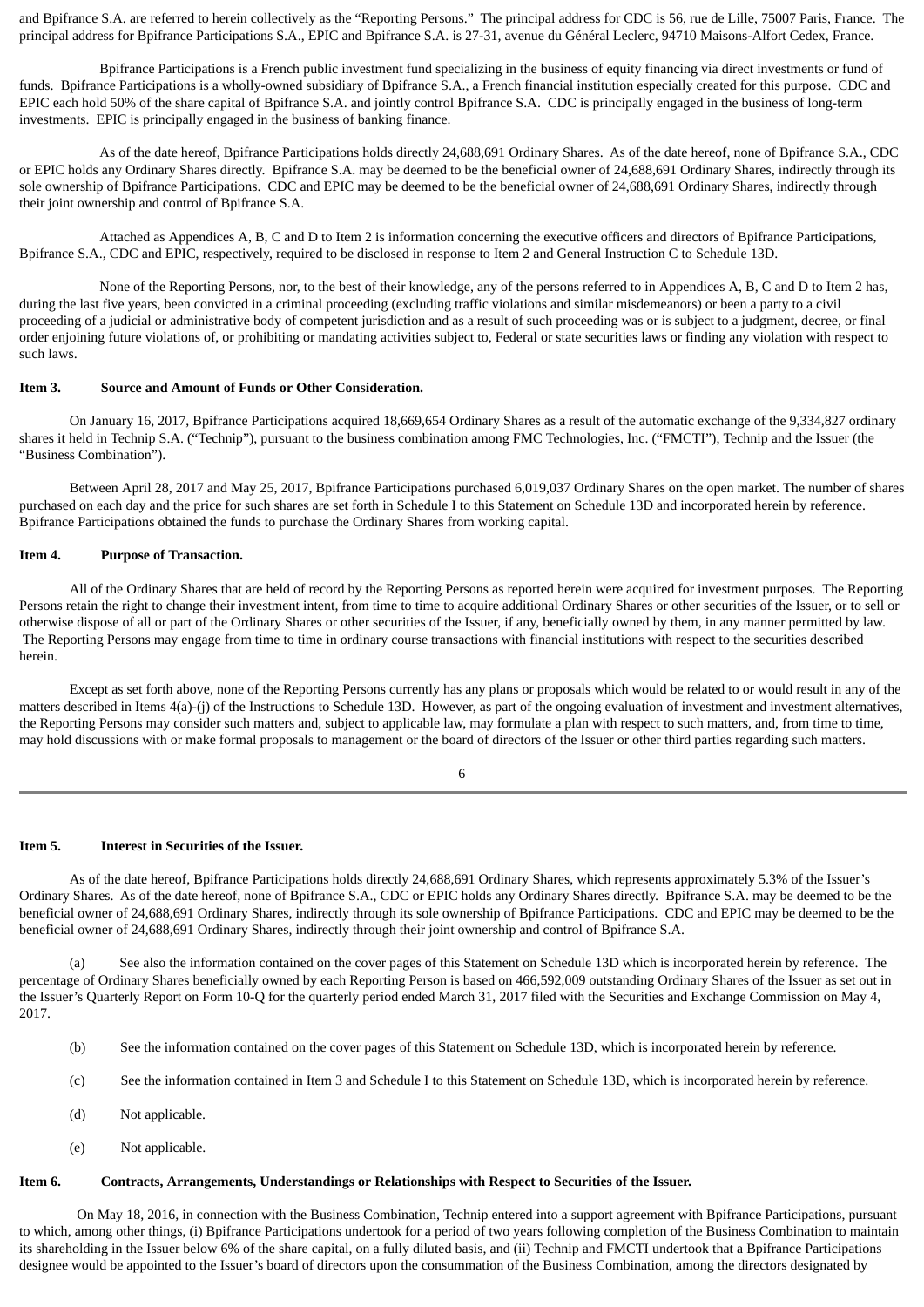Technip. The support agreement is attached as Exhibit 99.1 to this Statement on Schedule 13D and incorporated herein by reference. FMCTI accepted the terms of the support agreement in a separate letter sent to Bpifrance Participations on May 18, 2016.

# **Item 7. Material to be Filed as Exhibits.**

99.1 Support Agreement, dated as of May 18, 2016, by and among Bpifrance Participations and Technip (incorporated herein by reference to Annex A-2 to Amendment No. 3 to the Issuer's Registration Statement on Form S-4 filed with the Securities and Exchange Commission on October 21, 2016 (File No. 333-213067)).

99.2 Joint Filing Agreement dated as of May 30, 2017, by and among the Reporting Persons.

7

#### **SIGNATURE**

After reasonable inquiry and to the best of my knowledge and belief, I certify that the information set forth in this statement is true, complete and correct.

| Dated: May 30, 2017 | <b>Bpifrance Participations S.A.</b>                     |
|---------------------|----------------------------------------------------------|
|                     | /s/ Nicolas Dufourcq<br>By:<br>Name:<br>Nicolas Dufourcq |
|                     | Title:<br><b>CEO</b>                                     |
| Dated: May 30, 2017 | <b>Caisse Des Dépôts et Consignations</b>                |
|                     | /s/ Joel Prohin*<br>By:                                  |
|                     | Name:<br>Joel Prohin                                     |
|                     | Title:<br>Director of asset management                   |
| Dated: May 30, 2017 | <b>Epic Bpifrance</b>                                    |
|                     |                                                          |
|                     | /s/ Sophie Paquin**<br>By:                               |
|                     | Sophie Paquin<br>Name:                                   |
|                     | Title:<br>Director of Legal Affairs                      |
| Dated: May 30, 2017 | <b>Bpifrance S.A.</b>                                    |
|                     | /s/ Nicolas Dufourcq<br>By:                              |
|                     | Name:<br>Nicolas Dufourcq                                |

\* Joel Prohin is signing on behalf of Caisse des Dépôts et Consignations by executive order from the general manager of Caisse des Dépôts et Consignations previously filed with the Securities and Exchange Commission on February 14, 2017 as Exhibit 2 to Schedule 13G, and hereby incorporated herein by reference.

\*\*Sophie Paquin is signing on behalf of EPIC Bpifrance by power of attorney previously filed with the Securities and Exchange Commission on February 14, 2017 as Exhibit 3 to Schedule 13G, and hereby incorporated herein by reference.

8

|                   | <b>Transaction</b> | <b>Transaction</b><br>Date | <b>Quantity of</b><br><b>Ordinary Shares</b> | <b>Price per Ordinary</b><br>Share $(E)$ | <b>Place of</b><br>Transaction |
|-------------------|--------------------|----------------------------|----------------------------------------------|------------------------------------------|--------------------------------|
| <b>B</b> pifrance | (Open market       | 04/28/17                   | $+220,545$                                   | 27.606                                   | <b>Euronext Paris</b>          |
| Participations    | <i>purchase</i> )  |                            |                                              |                                          |                                |
| <b>B</b> pifrance | (Open market       | 05/02/17                   | $+295.049$                                   | 28.209                                   | <b>Euronext Paris</b>          |
| Participations    | <i>purchase</i> )  |                            |                                              |                                          |                                |
| <b>B</b> pifrance | (Open market       | 05/03/17                   | $+133,658$                                   | 28.437                                   | <b>Euronext Paris</b>          |
| Participations    | purchase)          |                            |                                              |                                          |                                |
| <b>B</b> pifrance | (Open market       | 05/04/17                   | $+287.871$                                   | 28.479                                   | <b>Euronext Paris</b>          |
| Participations    | purchase)          |                            |                                              |                                          |                                |
| <b>B</b> pifrance | (Open market)      | 05/05/17                   | $+160.550$                                   | 28.620                                   | <b>Euronext Paris</b>          |
| Participations    | <i>purchase</i> )  |                            |                                              |                                          |                                |
| <b>B</b> pifrance | (Open market       | 05/08/17                   | $+116,000$                                   | 28.888                                   | <b>Euronext Paris</b>          |
| Participations    | purchase)          |                            |                                              |                                          |                                |
| <b>B</b> pifrance | (Open market       | 05/09/17                   | $+139,570$                                   | 28.924                                   | <b>Euronext Paris</b>          |
| Participations    | <i>purchase</i> )  |                            |                                              |                                          |                                |
| <b>B</b> pifrance | (Open market       | 05/10/17                   | $+39,342$                                    | 29.039                                   | <b>Euronext Paris</b>          |
| Participations    | purchase)          |                            |                                              |                                          |                                |

#### **Schedule I**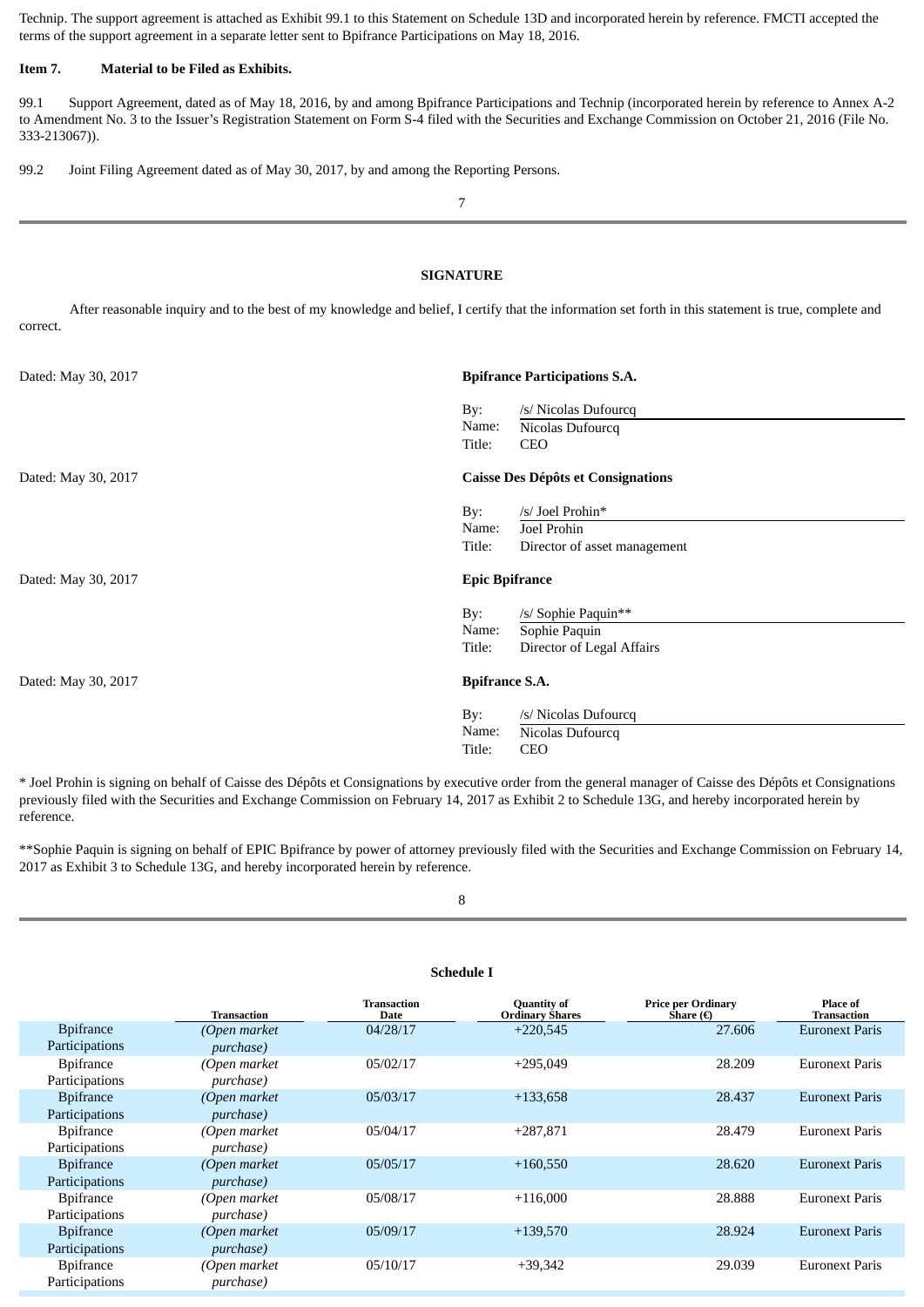| <b>Bpifrance</b> | (Open market      | 05/11/17 | $+148,434$   | 29.148 | <b>Euronext Paris</b> |
|------------------|-------------------|----------|--------------|--------|-----------------------|
| Participations   | <i>purchase</i> ) |          |              |        |                       |
| <b>Bpifrance</b> | (Open market      | 05/12/17 | $+601,582$   | 28.682 | <b>Euronext Paris</b> |
| Participations   | purchase)         |          |              |        |                       |
| <b>Bpifrance</b> | (Open market      | 05/15/17 | $+256,000$   | 28.827 | <b>Euronext Paris</b> |
| Participations   | <i>purchase</i> ) |          |              |        |                       |
| <b>Bpifrance</b> | (Open market      | 05/16/17 | $+522,643$   | 28.618 | <b>Euronext Paris</b> |
| Participations   | purchase)         |          |              |        |                       |
| <b>Bpifrance</b> | (Open market      | 05/17/17 | $+797,718$   | 28.092 | <b>Euronext Paris</b> |
| Participations   | <i>purchase</i> ) |          |              |        |                       |
| <b>Bpifrance</b> | (Open market      | 05/18/17 | $+1,321,285$ | 27.773 | <b>Euronext Paris</b> |
| Participations   | purchase)         |          |              |        |                       |
| <b>Bpifrance</b> | (Open market      | 05/19/17 | $+113,222$   | 28.424 | <b>Euronext Paris</b> |
| Participations   | purchase)         |          |              |        |                       |
| <b>Bpifrance</b> | (Open market      | 05/22/17 | $+140,774$   | 28.683 | <b>Euronext Paris</b> |
| Participations   | purchase)         |          |              |        |                       |
| <b>Bpifrance</b> | (Open market      | 05/23/17 | $+138,065$   | 28.510 | <b>Euronext Paris</b> |
| Participations   | <i>purchase</i> ) |          |              |        |                       |
| <b>Bpifrance</b> | (Open market      | 05/24/17 | $+213,781$   | 28.340 | <b>Euronext Paris</b> |
| Participations   | purchase)         |          |              |        |                       |
| <b>Bpifrance</b> | (Open market      | 05/25/17 | $+372,948$   | 28.030 | <b>Euronext Paris</b> |
| Participations   | purchase)         |          |              |        |                       |
|                  |                   |          |              |        |                       |
|                  |                   |          | 9            |        |                       |
|                  |                   |          |              |        |                       |

#### **APPENDIX A**

# Name, business address, present principal occupation or employment and place of citizenship of the directors and executive officers of

# **BPIFRANCE PARTICIPATIONS S.A.**

The name, business address and present principal occupation or employment of each of the directors and executive officers of Bpifrance Participations S.A. are set forth below. The business address of each director and executive officer is Bpifrance Participations S.A., 27-31, avenue du Général Leclerc, 94710 Maisons-Alfort Cedex, France. Unless otherwise indicated, each director and executive officer is a citizen of France.

### **BOARD OF DIRECTORS**

| Name                         | <b>Present Principal Occupation or Employment</b>                                                                                                |  |  |
|------------------------------|--------------------------------------------------------------------------------------------------------------------------------------------------|--|--|
| <b>NICOLAS DUFOURCQ</b>      | Director, Chairman, Chief Executive Officer of Bpifrance Participations, and Chief<br><b>Executive Officer of Bpifrance</b>                      |  |  |
| <b>FRANCK SILVENT</b>        | <b>Director</b> , Director of the Caisse des Dépôts group Finance, Strategy, Subsidiaries and<br><b>International Department</b>                 |  |  |
| <b>ANTOINE COLAS</b>         | Director, Special advisor to the Chief Executive Officer of the Caisse des Dépôts                                                                |  |  |
| <b>CATHERINE MAYENOBE</b>    | <b>Director, Corporate Secretary of the Caisse des Dépôts</b>                                                                                    |  |  |
| <b>PASCAL FAURE</b>          | <b>Director, General Director of the General Directorate for Competitiveness, Industry and service</b><br>of the Ministry of Economy and Finance |  |  |
| <b>FREDERIC SAINT-GEOURS</b> | Director, President of France's Metallurgy Industries Confederation (UIMM), president of the<br>supervisory board of SNCF                        |  |  |
| <b>MARTINE GEROW</b>         | Director, Executive Vice-President, Finance and Administration at CWT                                                                            |  |  |
| <b>BERTRAND WALCKENAER</b>   | Director, Director of Agence des Participations de l'Etat (French State Shareholding Agency)                                                     |  |  |
| ANNE-HELENE CHANTAL ROIGNAN  | <b>Director</b> , Deputy Corporate Secretary of the French Treasury                                                                              |  |  |
| <b>BARBARA LAVERNOS</b>      | Director, Executive Vice-President Operations at L'Oreal                                                                                         |  |  |
| <b>EXECUTIVE OFFICERS</b>    |                                                                                                                                                  |  |  |
| Name                         | <b>Present Principal Occupation or Employment</b>                                                                                                |  |  |
| <b>NICOLAS DUFOURCQ</b>      | <b>Chief Executive Officer</b>                                                                                                                   |  |  |
| <b>JOSÉ GONZALO</b>          | <b>Executive Director</b>                                                                                                                        |  |  |
| PIERRE BENEDETTI             | <b>Chief Financial Officer</b>                                                                                                                   |  |  |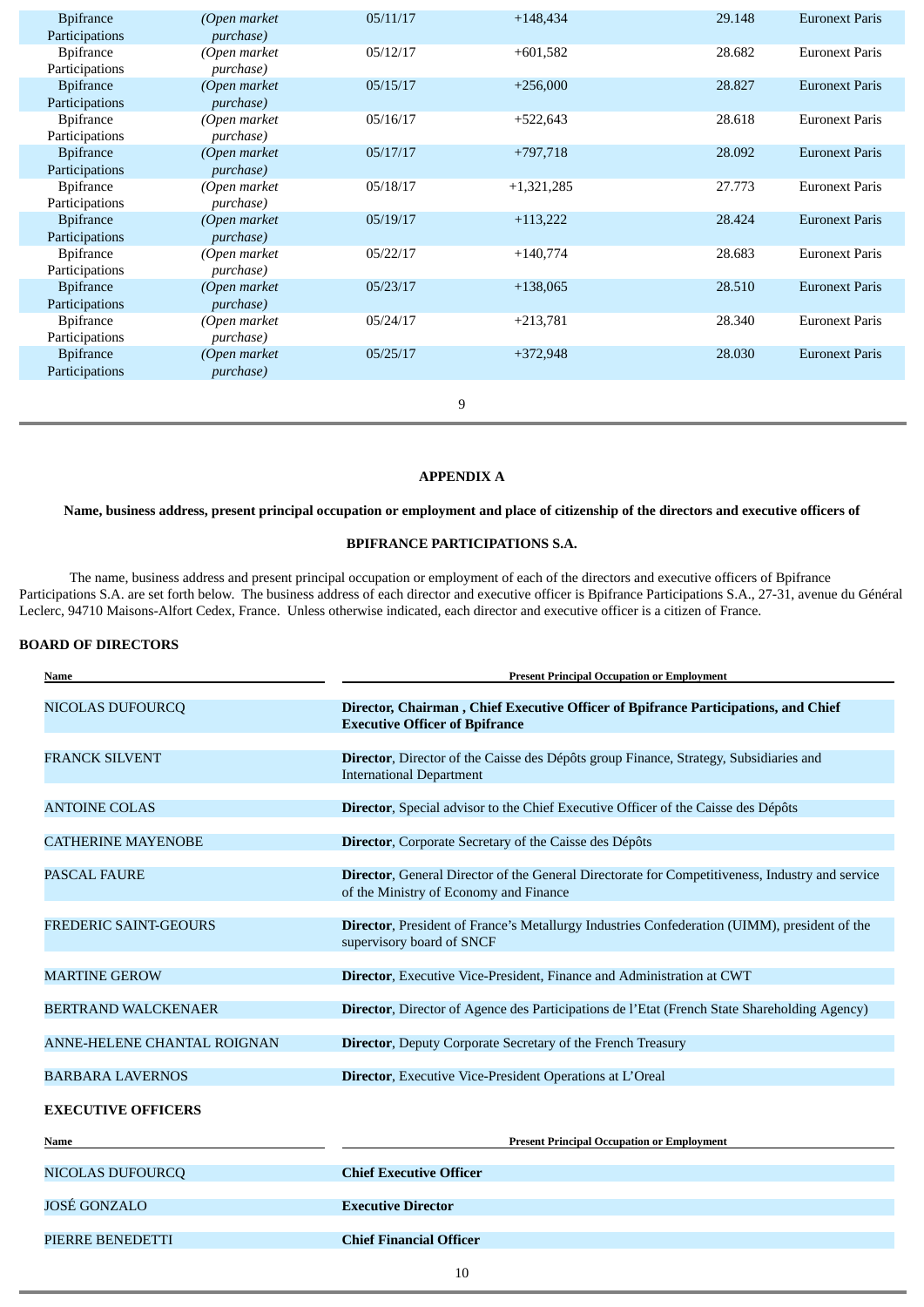#### **APPENDIX B**

# Name, business address, present principal occupation or employment and place of citizenship of the directors and executive officers of

#### **BPIFRANCE S.A.**

The name, business address and present principal occupation or employment of each of the directors and executive officers of BPI-Groupe (bpifrance) are set forth below. The business address of each director and executive officer is BPI-Groupe (bpifrance), 27-31, avenue du Général Leclerc, 94710 Maisons-Alfort Cedex, France. Unless otherwise indicated, each director and executive officer is a citizen of France.

#### **DIRECTORS**

| Name                           | <b>Present Principal Occupation or Employment</b>                                                                              |  |  |
|--------------------------------|--------------------------------------------------------------------------------------------------------------------------------|--|--|
| PIERRE-RENE LEMAS              | Chairman, Chief Executive Officer of the Caisse des Dépôts et Consignations                                                    |  |  |
|                                |                                                                                                                                |  |  |
| NICOLAS DUFOURCQ               | Director, Chairman and Chief Executive Officer of Bpifrance Participations, and Chief Executive<br><b>Officer of Bpifrance</b> |  |  |
|                                |                                                                                                                                |  |  |
| <b>LOUIS SCHWEITZER</b>        | <b>Director, Public Investment General Commissioner</b>                                                                        |  |  |
| <b>MAUD BAILLY-TURCHI</b>      | Director, Senior Financial Controller with the State Financial Audit Department of the Ministry of Economy<br>and Finance      |  |  |
|                                |                                                                                                                                |  |  |
| <b>MARIE-MARGUERITE DUFAY</b>  | Director, Chairman of the Regional Council of Franche-Comté                                                                    |  |  |
|                                |                                                                                                                                |  |  |
| <b>MARTIN VIAL</b>             | Director, Chairman of the Agence des Participations de l'Etat (French State Shareholding Agency)                               |  |  |
| <b>FRANCK SILVENT</b>          | <b>Director</b> , Director of the Caisse des Dépôts group Finance, Strategy, Subsidiaries and International<br>Department      |  |  |
|                                |                                                                                                                                |  |  |
| <b>ELISABETH HENRY-PEREZ</b>   | Director representing the employees,                                                                                           |  |  |
|                                |                                                                                                                                |  |  |
| <b>ERIC VERKANT</b>            | Director representing the employees,                                                                                           |  |  |
| <b>AMELIE FAURE</b>            | Director, Entrepreneur, Chairman of the Board of Directors of Augure                                                           |  |  |
|                                |                                                                                                                                |  |  |
| <b>VIRGINIE CHAPRON DU JEU</b> | Director, Group Finance Director of the Caisse des Dépôts et Consignations                                                     |  |  |
|                                |                                                                                                                                |  |  |
| <b>FLORENCE MAS</b>            | <b>Director</b>                                                                                                                |  |  |
|                                |                                                                                                                                |  |  |
| <b>ERIC LOMBARD</b>            | <b>Director, Managing Director of Generali</b>                                                                                 |  |  |
|                                |                                                                                                                                |  |  |
| <b>SANDRINE GAUDIN</b>         | <b>Director, Head of Bilateral and International Matters at the French Treasury (Ministry of Economy and</b><br>Finance)       |  |  |
|                                |                                                                                                                                |  |  |
| <b>HERVE MORIN</b>             | Director, Chairman of the Regional Council of Normandie                                                                        |  |  |
|                                | 11                                                                                                                             |  |  |

**APPENDIX C**

Name, business address, present principal occupation or employment and place of citizenship of the directors and executive officers of

# **CAISSE DES DÉPÔTS ET CONSIGNATIONS**

The name, business address and present principal occupation or employment of each of the members of the Management Committee of Caisse des Dépôts et Consignations are set forth below. The business address of each director and executive officer is Caisse des Dépôts et Consignations, c/o 56, rue de Lille, 75007 Paris, France. Unless otherwise indicated, each such person is a citizen of France.

# **MANAGEMENT COMMITTEE**

| Name                           | <b>Present Principal Occupation or Employment</b>                                                     |
|--------------------------------|-------------------------------------------------------------------------------------------------------|
|                                |                                                                                                       |
| PIERRE-RENE LEMAS              | <b>Chief Executive Officer</b>                                                                        |
|                                |                                                                                                       |
| <b>OLIVIER MAREUSE</b>         | <b>Savings Fund Director</b>                                                                          |
|                                |                                                                                                       |
| <b>ANDRE LAURENT MICHELSON</b> | General Financial Officer, Head of Financial Transaction Processing, director coordinating the Caisse |
|                                | des Dépôts Group for Greater Paris                                                                    |
|                                |                                                                                                       |
| SOPHIE QUATREHOMME             | <b>Group Corporate Communications Director</b>                                                        |
|                                |                                                                                                       |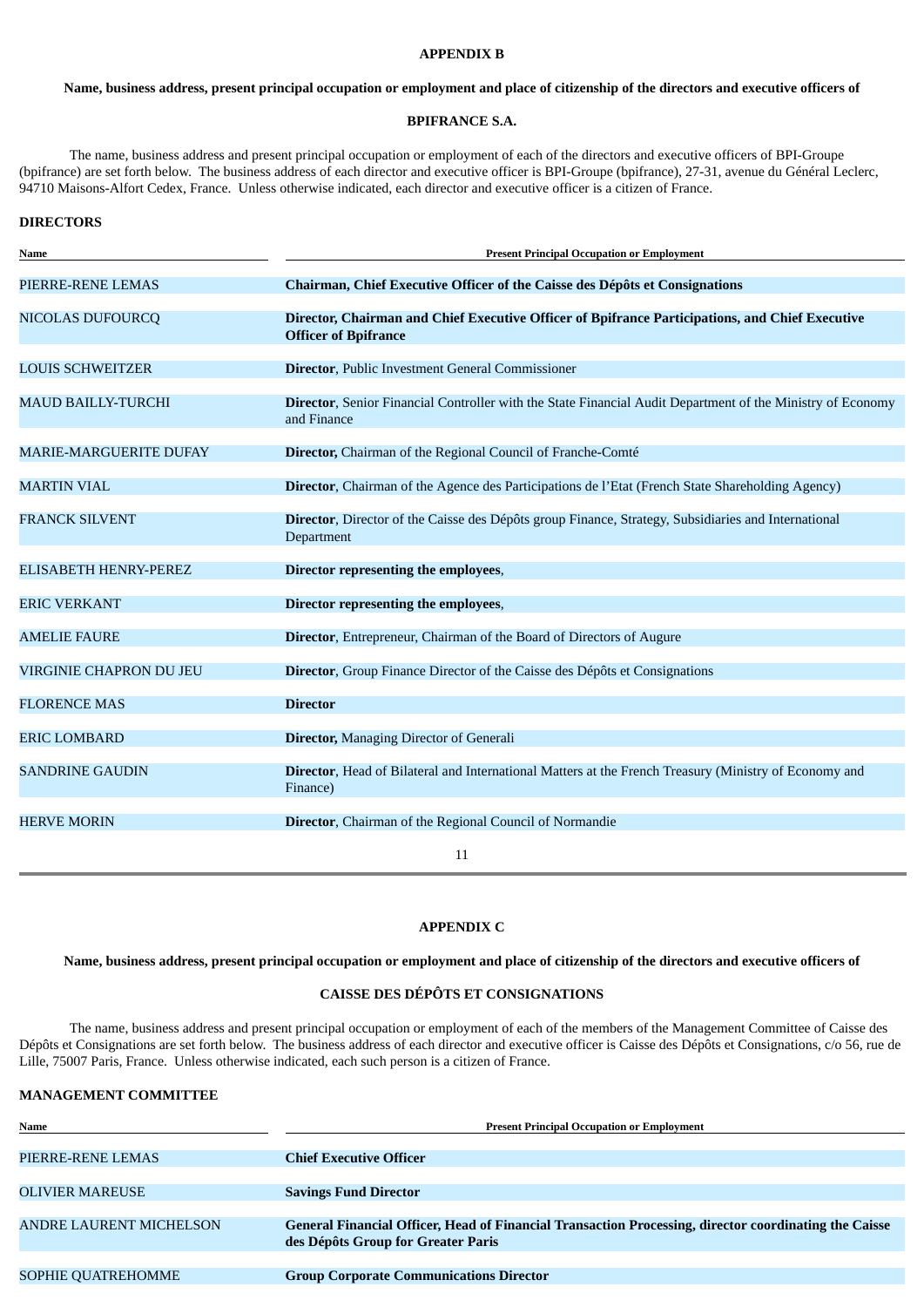| ELIZABETH VIOLA                | <b>Banking Services Director</b>                            |
|--------------------------------|-------------------------------------------------------------|
|                                |                                                             |
| <b>PAUL PENY</b>               | <b>Group Human Resources Director</b>                       |
|                                |                                                             |
| <b>ANNE-SOPHIE GRAVE</b>       | <b>Pensions and Solidarity Director</b>                     |
| <b>GABRIELLE GAUTHEY</b>       | <b>Local Development and Investment Director</b>            |
| <b>VIRGINIE CHAPRON DU JEU</b> | <b>Group Finance Director</b>                               |
|                                |                                                             |
| <b>JEAN MARC MORIN</b>         | <b>Head of Legal and Tax Department</b>                     |
| <b>FRANCK SILVENT</b>          | <b>Director of Finance, Strategy and Holdings</b>           |
| <b>MARC ABADIE</b>             | <b>Local Development and Network Director</b>               |
|                                |                                                             |
| <b>CATHERINE MAYENOBE</b>      | <b>Secretary General</b>                                    |
| <b>LAURENT ZYLBERBERG</b>      | <b>Director of International and European Relationships</b> |
|                                | 12                                                          |

#### **APPENDIX D**

Name, business address, present principal occupation or employment and place of citizenship of the directors and executive officers of

#### **EPIC BPIFRANCE**

The name, business address and present principal occupation or employment of each of the directors and executive officers of EPIC BPI-Groupe are set forth below. The business address of each director and executive officer is EPIC BPI-Groupe, 27-31, avenue du Général Leclerc, 94710 Maisons-Alfort Cedex, France. Unless otherwise indicated, each director and executive officer is a citizen of France.

#### **DIRECTORS**

| Name                       | <b>Present Principal Occupation or Employment</b>                                                               |
|----------------------------|-----------------------------------------------------------------------------------------------------------------|
|                            |                                                                                                                 |
| PIERRE LEPETIT             | <b>Chairman, Chief Executive Officer of EPIC Bpifrance</b>                                                      |
|                            |                                                                                                                 |
| <b>FRANCOIS JAMET</b>      | <b>Director, Head of department SETTAR at the Research and Innovation Ministry</b>                              |
|                            |                                                                                                                 |
| <b>ARNAUD JULLIAN</b>      | <b>Director, Deputy Director at the General Directorate for Budget of the Ministry of Economy and Finance</b>   |
|                            |                                                                                                                 |
| <b>SEBASTIEN RASPILLER</b> | <b>Director, Deputy Director at the Directorate of Financing, Industry and Marke of the Ministry of Economy</b> |
|                            | and Finance                                                                                                     |
|                            |                                                                                                                 |
| <b>BENJAMIN GALLEZOT</b>   | Director,                                                                                                       |
|                            |                                                                                                                 |
| <b>FRANCOISE LOMBARD</b>   | <b>Director, Deputy Director at the Agence des Participations de l'Etat (French State Shareholding Agency)</b>  |
|                            |                                                                                                                 |
|                            | 13                                                                                                              |